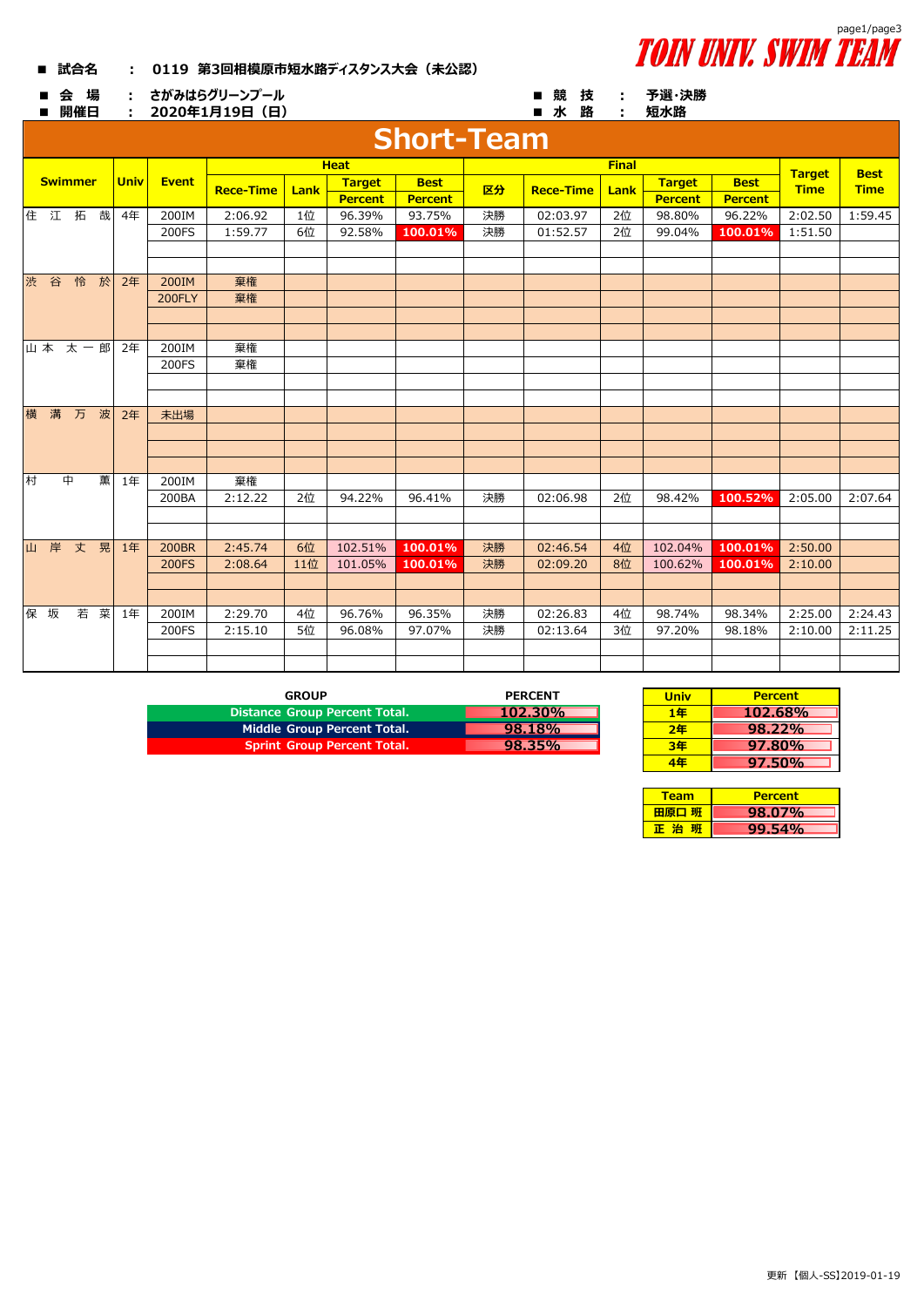## **■ 試合名 : 0119 第3回相模原市短水路ディスタンス大会(未公認)**

■ 会 場 : さがみはらグリーンプール ■ 競 技 :

■ 開催日 : 2020年1月19日(日) ■ 水 路 :



**予選・決勝 短水路**

|   | <b>Swimmer</b>    |     |             |              |                  |         |               | <b>Heat</b>      |                  |    |                      |               |                  |                              |                            |         |
|---|-------------------|-----|-------------|--------------|------------------|---------|---------------|------------------|------------------|----|----------------------|---------------|------------------|------------------------------|----------------------------|---------|
|   |                   |     | <b>Univ</b> | <b>Event</b> | <b>Rece-Time</b> |         | <b>Target</b> | <b>Best</b>      |                  |    | Lank                 | <b>Target</b> | <b>Best</b>      | <b>Target</b><br><b>Time</b> | <b>Best</b><br><b>Time</b> |         |
|   |                   |     |             |              |                  |         | <b>Lank</b>   | <b>Percent</b>   | <b>Percent</b>   | 区分 | <b>Rece-Time</b>     |               | <b>Percent</b>   | <b>Percent</b>               |                            |         |
| 坂 |                   | 本   | 陸           | 3年           | 200BR            | 2:25.84 | 3位            | 99.42%           | 101.95%          | 決勝 | 02:20.27             | 2位            | 103.26%          | 105.69%                      | 2:25.00                    | 2:28.74 |
|   |                   |     |             |              | 200FS            | 1:58.59 | 4位            | 98.64%           | 98.08%           | 決勝 | 01:57.09             | 6位            | 99.92%           | 99.37%                       | 1:57.00                    | 1:56.36 |
|   |                   |     |             |              |                  |         |               |                  |                  |    |                      |               |                  |                              |                            |         |
|   |                   |     |             |              |                  |         |               |                  |                  |    |                      |               |                  |                              |                            |         |
| 滝 |                   | 沢   | 健           | 3年           | 200IM            | 2:14.52 | 5位            | 92.38%           | 95.66%           | 決勝 | 02:05.74             | 4位            | 99.41%           | 102.47%                      | 2:05.00                    | 2:08.92 |
|   |                   |     |             |              | 200BA            | 2:03.93 | 1位            | 96.29%           | 94.64%           | 決勝 | 02:00.36             | 1位            | 99.28%           | 97.68%                       | 1:59.50                    | 1:57.63 |
|   |                   |     |             |              |                  |         |               |                  |                  |    |                      |               |                  |                              |                            |         |
|   |                   |     |             |              |                  |         |               |                  |                  |    |                      |               |                  |                              |                            |         |
| 鵜 | 飼                 | 雪   | 菜           | 3年           | 200IM            | 2:18.57 | 1位            | 97.73%           | 96.08%           | 決勝 | 02:17.74             | 1位            | 98.35%           | 96.70%                       | 2:15.50                    | 2:13.34 |
|   |                   |     |             |              | 200BA            | 2:19.81 | 1位            | 96.05%           | 95.44%           | 決勝 | 02:20.72             | 1位            | 95.38%           | 94.76%                       | 2:14.50                    | 2:13.71 |
|   |                   |     |             |              |                  |         |               |                  |                  |    |                      |               |                  |                              |                            |         |
|   |                   |     |             |              |                  |         |               |                  |                  |    |                      |               |                  |                              |                            |         |
|   | 水口文那              |     |             | 3年           | 200FLY           | 2:20.97 | 1位            | 96.35%           | 95.00%           | 決勝 | 02:16.98             | 1位            | 99.28%           | 97.97%                       | 2:16.00                    | 2:14.26 |
|   |                   |     |             |              | 200FS            | 2:12.79 | 1位            | 96.26%           | 98.38%           | 決勝 | 02:10.44             | 1位            | 98.09%           | 100.18%                      | 2:08.00                    | 2:10.67 |
|   |                   |     |             |              |                  |         |               |                  |                  |    |                      |               |                  |                              |                            |         |
|   |                   |     |             |              |                  |         |               |                  |                  |    |                      |               |                  |                              |                            |         |
|   | 石<br>$\mathbf{H}$ | 俊   | 輔           | 2年           | 200IM            | 2:16.45 | 6位            | 98.93%           | 98.12%           | 決勝 | 02:15.66             | 5位            | 99.51%           | 98.71%                       | 2:15.00                    | 2:13.93 |
|   |                   |     |             |              | 200FS            | 1:59.78 | 7位            | 98.92%           | 96.86%           | 決勝 | 01:59.24             | 6位            | 99.38%           | 97.32%                       | 1:58.50                    | 1:56.13 |
|   |                   |     |             |              |                  |         |               |                  |                  |    |                      |               |                  |                              |                            |         |
| 伊 |                   | 達 斗 |             |              | <b>200FLY</b>    | 2:04.23 | 1位            |                  |                  | 決勝 |                      | 1位            |                  |                              |                            | 2:01.40 |
|   | 藤                 |     |             | 2年           | 200FS            | 2:03.46 | 10位           | 96.90%<br>94.03% | 97.67%<br>99.63% | 決勝 | 02:03.64<br>02:04.85 | 7位            | 97.39%<br>92.83% | 98.15%<br>98.50%             | 2:00.50<br>1:56.50         | 2:03.00 |
|   |                   |     |             |              |                  |         |               |                  |                  |    |                      |               |                  |                              |                            |         |
|   |                   |     |             |              |                  |         |               |                  |                  |    |                      |               |                  |                              |                            |         |
|   | 前                 | 田未  | 夢           | 2年           | 200IM            | 2:28.40 | 3位            | 98.22%           | 97.64%           | 決勝 | 02:26.30             | 3位            | 99.66%           | 99.09%                       | 2:25.80                    | 2:24.98 |
|   |                   |     |             |              | 200FLY           | 2:22.34 | 2位            | 97.23%           | 96.74%           | 決勝 | 02:21.61             | 2位            | 97.75%           | 97.26%                       | 2:18.50                    | 2:17.84 |
|   |                   |     |             |              |                  |         |               |                  |                  |    |                      |               |                  |                              |                            |         |
|   |                   |     |             |              |                  |         |               |                  |                  |    |                      |               |                  |                              |                            |         |
|   | 濱 上               |     | 未祐          | 2年           | 200IM            | 2:24.72 | 2位            | 96.48%           | 94.96%           | 決勝 | 02:23.30             | 2位            | 97.50%           | 95.99%                       | 2:19.80                    | 2:17.77 |
|   |                   |     |             |              | <b>200FS</b>     | 2:14.12 | 3位            | 96.27%           | 98.53%           | 決勝 | 02:12.09             | 2位            | 97.84%           | 100.07%                      | 2:09.30                    | 2:12.18 |
|   |                   |     |             |              |                  |         |               |                  |                  |    |                      |               |                  |                              |                            |         |
|   |                   |     |             |              |                  |         |               |                  |                  |    |                      |               |                  |                              |                            |         |
|   | 小池                | 哲   | 平           | 2年           | 200BR            | 2:20.75 | 1位            | 99.39%           | 99.27%           | 決勝 | 02:17.38             | 1位            | 101.80%          | 101.68%                      | 2:19.90                    | 2:19.73 |
|   |                   |     |             |              | 200FS            | 1:56.91 | 2位            | 98.82%           | 98.68%           | 決勝 | 01:55.88             | 4位            | 99.71%           | 99.58%                       | 1:55.55                    | 1:55.39 |
|   |                   |     |             |              |                  |         |               |                  |                  |    |                      |               |                  |                              |                            |         |
|   |                   |     |             |              |                  |         |               |                  |                  |    |                      |               |                  |                              |                            |         |